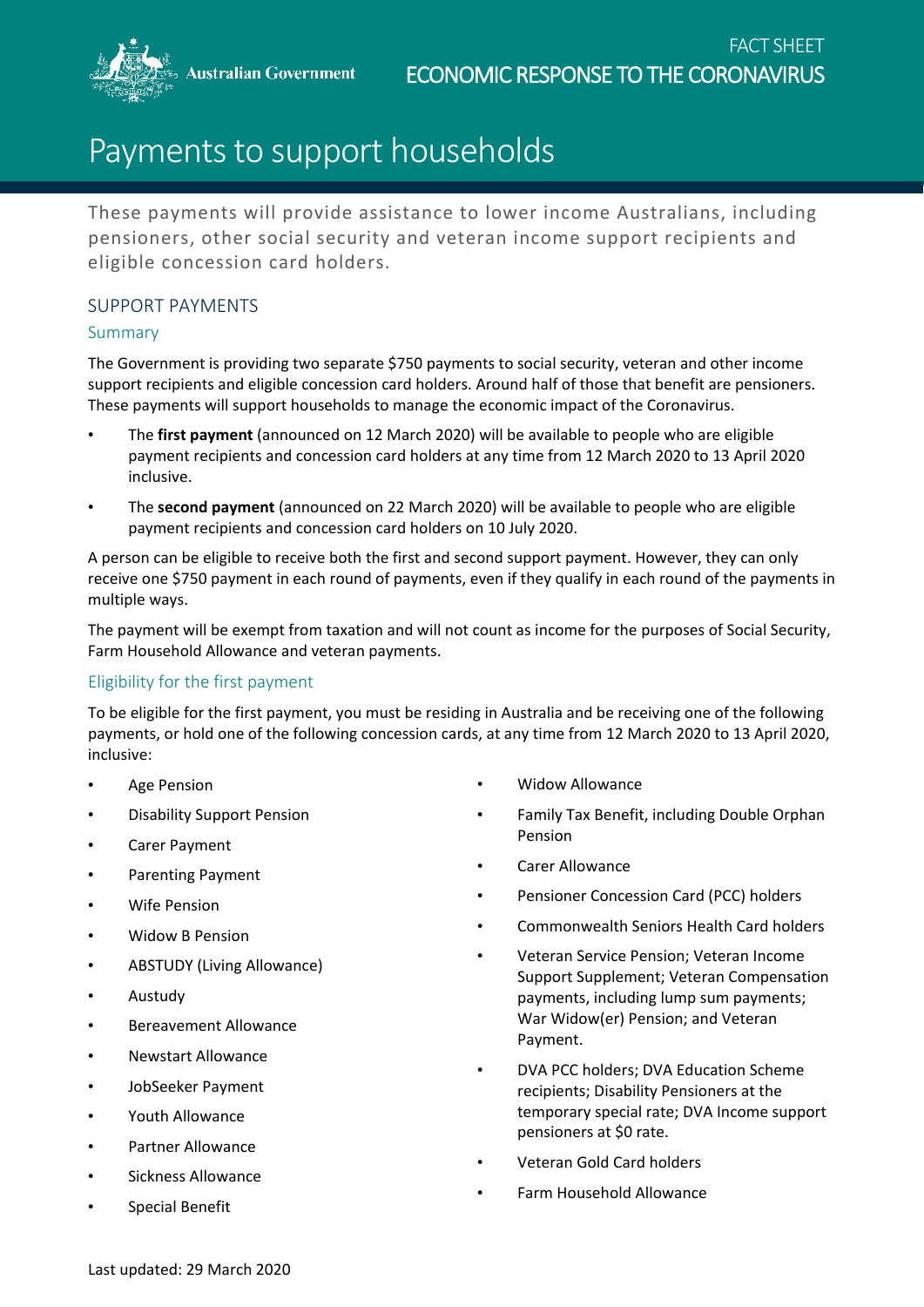Where someone has lodged a claim for one of the eligible payments or concession cards at any time from 12 March to 13 April 2020 inclusive, and the claim is subsequently granted, they will also receive the payment.

The first payment will be made to approximately 6.6 million social security, veteran and other income support recipients and eligible concession card holders. Around half of those that benefit are pensioners.

#### Eligibility for the second payment

The second payment is expected to be made to around 5 million social security, veteran and other income support recipients and eligible concession card holders. Around half of those that benefit are pensioners.

To be eligible for the second payment on 10 July 2020 you must be residing in Australia and be receiving one of the payments or holding one of the concession cards that were eligible for the first payment, except for those who are receiving an income support payment that is eligible to receive the Coronavirus supplement.

Income support recipients that are instead eligible to receive the Coronavirus supplement are those that receive:

- JobSeeker Payment (and payments progressively transitioning into JobSeeker Payment; those currently receiving Partner Allowance, Widow Allowance, Sickness Allowance and Wife Pension)
- Youth Allowance
- Parenting Payment (Partnered and Single)
- Austudy
- ABSTUDY (Living Allowance)
- Farm Household Allowance
- Special Benefit

#### TIMING

|                       | <b>Timing</b>                         |  |  |
|-----------------------|---------------------------------------|--|--|
| <b>First Payment</b>  | Paid automatically from 31 March 2020 |  |  |
| <b>Second Payment</b> | Paid automatically from 13 July 2020  |  |  |

Payments will be made by Services Australia or the Department of Veterans' Affairs.

If you are a holder of a Veteran Gold Card, we will contact you to confirm your account details so the payment can be made as soon as possible.

#### **Example — First and second payment**

Kate and Angus are a couple and are both Age Pension recipients as at 12 March 2020. Kate and Angus will each receive \$750, so their household will receive \$1,500 in total. Payments to Kate and Angus will be made automatically from 31 March 2020.

As Kate and Angus remain both a couple and Age Pension recipients on 10 July 2020, they will each be eligible for a further \$750 as part of the second payment, so their household will receive \$1,500 in total for the second payment.

This will bring the total payment to their household to \$3,000, from the first and second payments.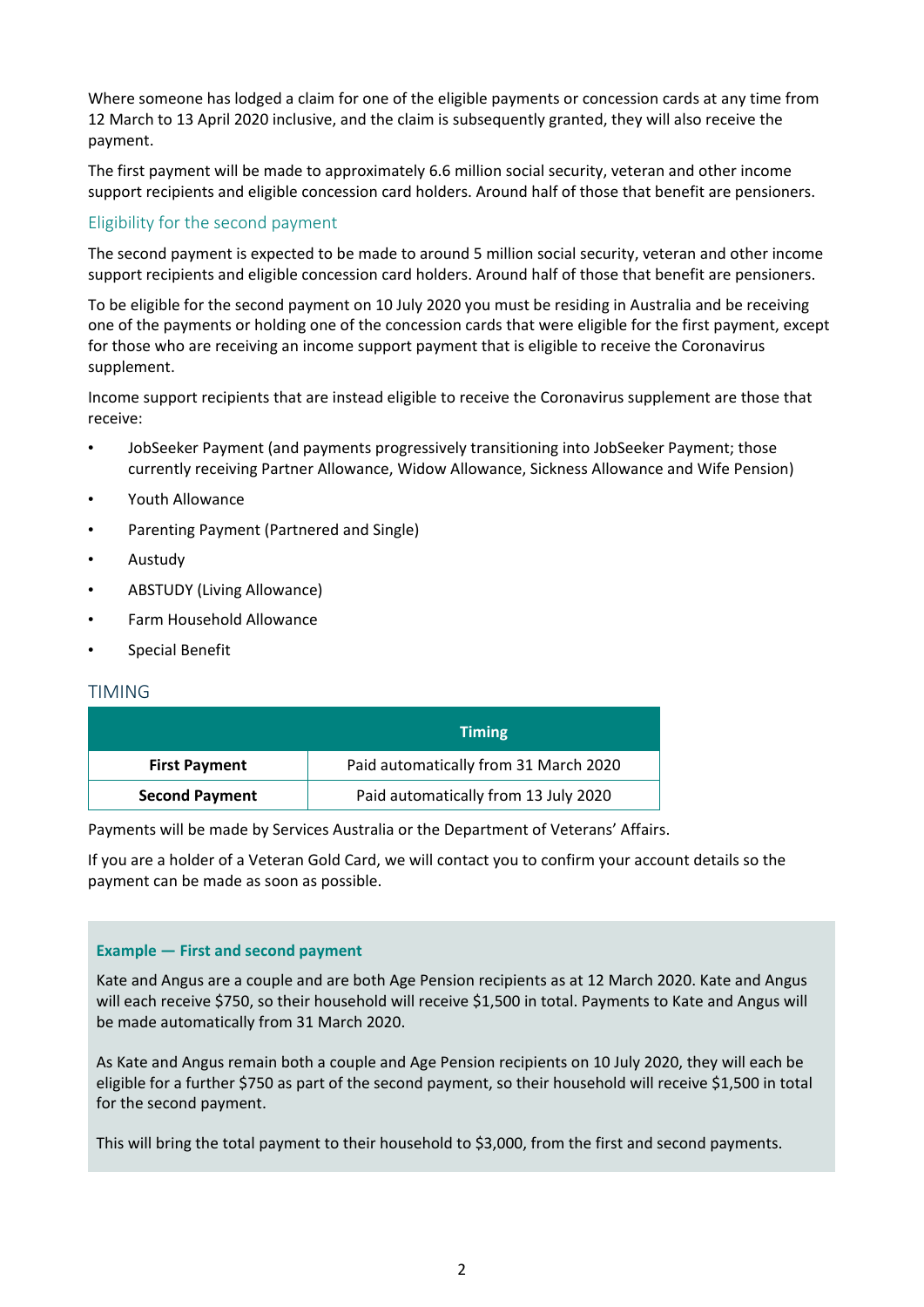#### **Example — Interaction between Coronavirus supplement and second payment**

Leanne is a single parent JobSeeker Payment recipient on 10 July 2020, receiving a single, with dependent child, rate of \$612 per fortnight, a further \$9.50 per fortnight for the Energy Supplement and an additional \$550 per fortnight Coronavirus supplement.

This brings Leanne's fortnightly income support payment to \$1,171.50.

Leanne was in receipt of the Jobseeker Payment on 30 March, so she was eligible for the first \$750 payment.

As Leanne is receiving the \$550 per fortnight Coronavirus supplement on 10 July 2020, she will not be eligible for the second \$750 payment.

#### FOR MORE INFORMATION

For more information on the Australian Government's Economic Response to the Coronavirus visit [treasury.gov.au/coronavirus.](https://treasury.gov.au/coronavirus)